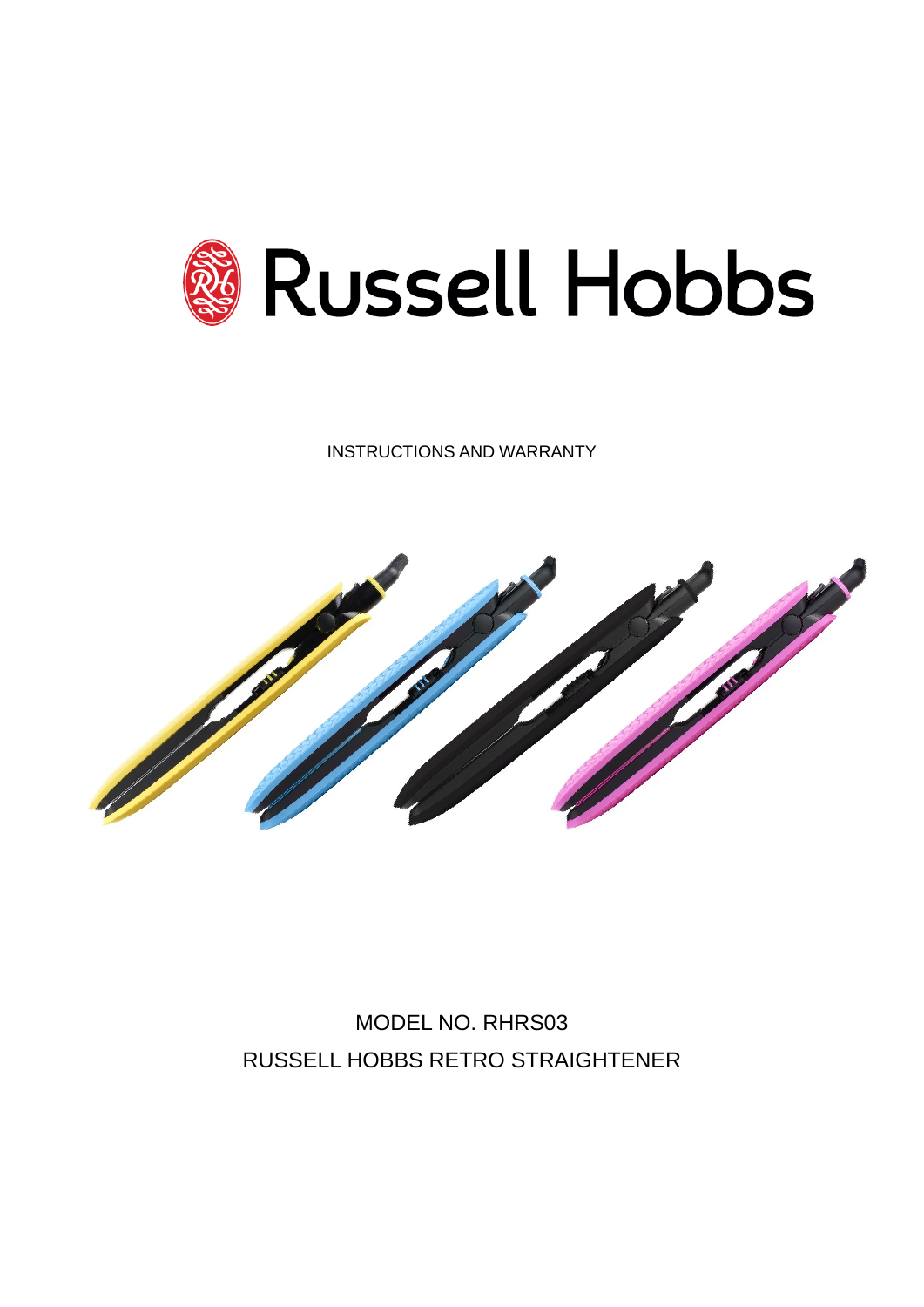Congratulations on purchasing your Russell Hobbs Retro Hair Straightener. Each unit is manufactured to ensure safety and reliability. Before using this appliance for the first time, please read the instruction manual carefully and keep it for future reference.

# **IMPORTANT SAFEGUARDS**

When using any electrical appliance, basic safety precautions should always be followed including the following:

- 1. Please read the instructions carefully before using any appliance.
- 2. Always ensure that the voltage on the rating label corresponds to the mains voltage in your home.
- 3. Incorrect operation and improper use can damage the appliance and cause injury to the user.
- 4. The appliance is intended for household use only. Commercial use invalidates the warranty and the supplier cannot be held responsible for injury or damage caused when using the appliance for any other purpose than that intended.
- 5. Avoid any contact with moving parts.
- 6. This appliance is not intended for use by persons (including children) with reduced physical, sensory or mental capabilities, or lack of experience and knowledge, unless they have been given supervision or instruction concerning use of the appliance by a person responsible for their safety.
- 7. Children should be supervised to ensure that they do not play with the appliance.
- 8. Check the power cord and plug regularly for any damage. If the cord or the plug is damaged, it must be replaced by the manufacturer or a qualified person in order to avoid an electrical hazard.
- 9. Do not use the appliance if it has been dropped or damaged in any way. In case of damage, take the unit in for examination and/or repair by an authorized service agent
- 10. To reduce the risk of electric shock, do not immerse or expose the motor assembly, plug or the power cord to water or any other liquid.
- 11. Never immerse the unit in water or any other liquid for cleaning purposes.
- 12. Remove the plug from the socket by gripping the plug. Do not pull on the cord to disconnect the appliance from the mains. Always unplug the unit when not in use, before cleaning or when adding or removing parts.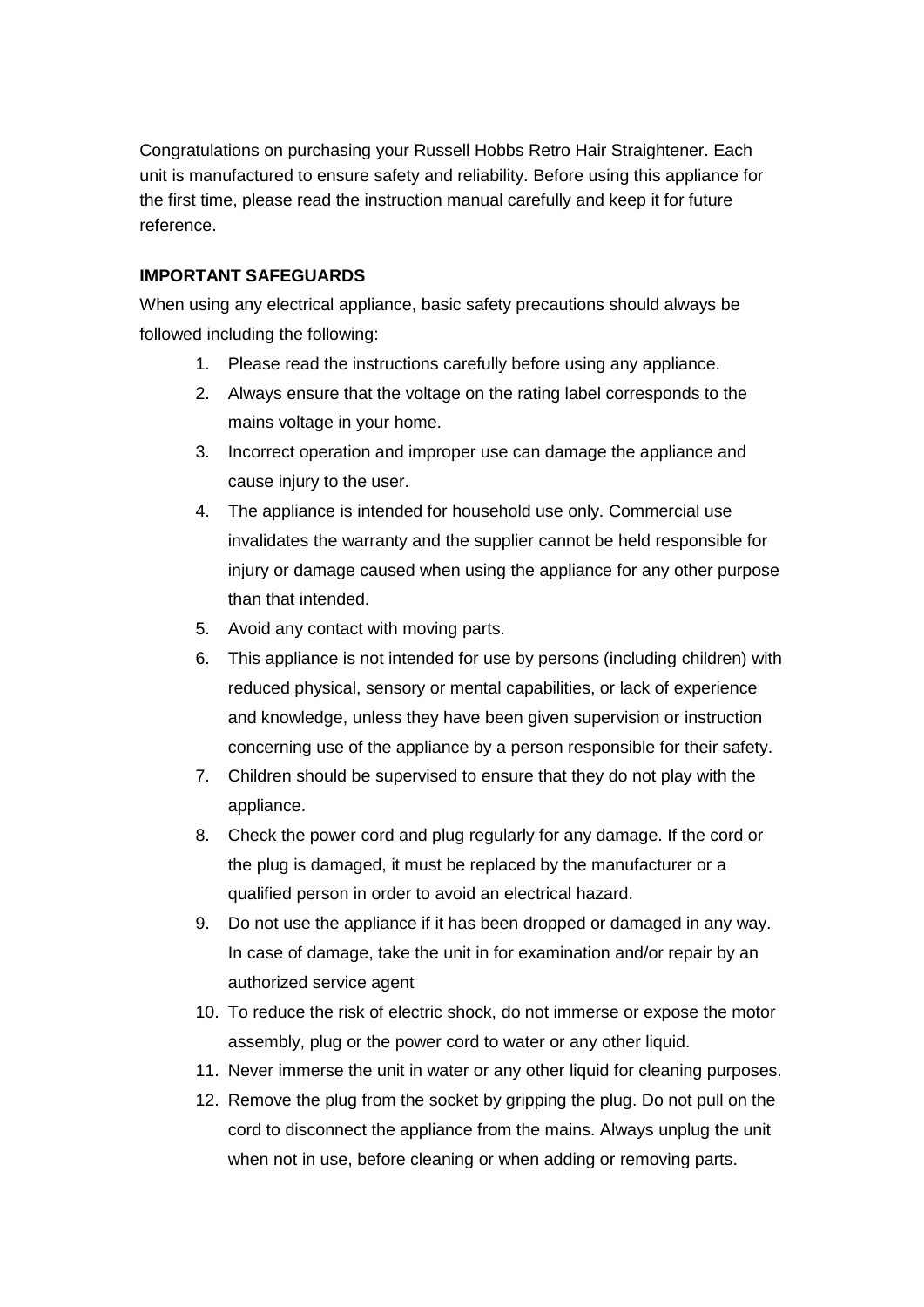- 13. The use of accessory attachments that are not recommended or supplied by the manufacturer may result in injuries, fire or electric shock.
- 14. A short cord is provided to reduce the hazards resulting from becoming entangled in or tripping over a longer cord.
- 15. Do not let the cord hang over the edge of a table or counter. Ensure that the cord is not in a position where it can be pulled on inadvertently.
- 16. Do not allow the cord to touch hot surfaces and do not place on or near a hot gas or electric burner or in a heated oven.
- 17. Do not use the appliance on a gas or electric cooking top or over or near an open flame.
- 18. Use of an extension cord with this appliance is not recommended. However, if it is necessary to use an extension cord, ensure that the cord is suited to the power consumption of the appliance to avoid overheating of the extension cord, appliance or plug point. Do not place the extension cord in a position where it can be pulled on by children or animals or tripped over.
- 19. This appliance is not suitable for outdoor use. Do not use this appliance for anything other than its intended use.
- 20. DO NOT carry the appliance by the power cord.
- 21. Do not leave this appliance unattended during use. Always unplug the unit when not in use or before cleaning.
- 22. Always operate the appliance on a smooth, even, stable surface. Do not place the unit on a hot surface.
- 23. Ensure that the switch is in the "Off" position after each use.
- 24. The manufacturer does not accept responsibility for any damage or injury caused by improper or incorrect use, or for repairs carried out by unauthorised personnel.
- 25. In case of technical problems, switch off the appliance and do not attempt to repair it yourself. Return the appliance to an authorised service facility for examination, adjustment or repair. Always insist on the use of original spare parts. Failure to comply with the above mentioned pre-cautions and instructions, could affect the safe operation of this appliance.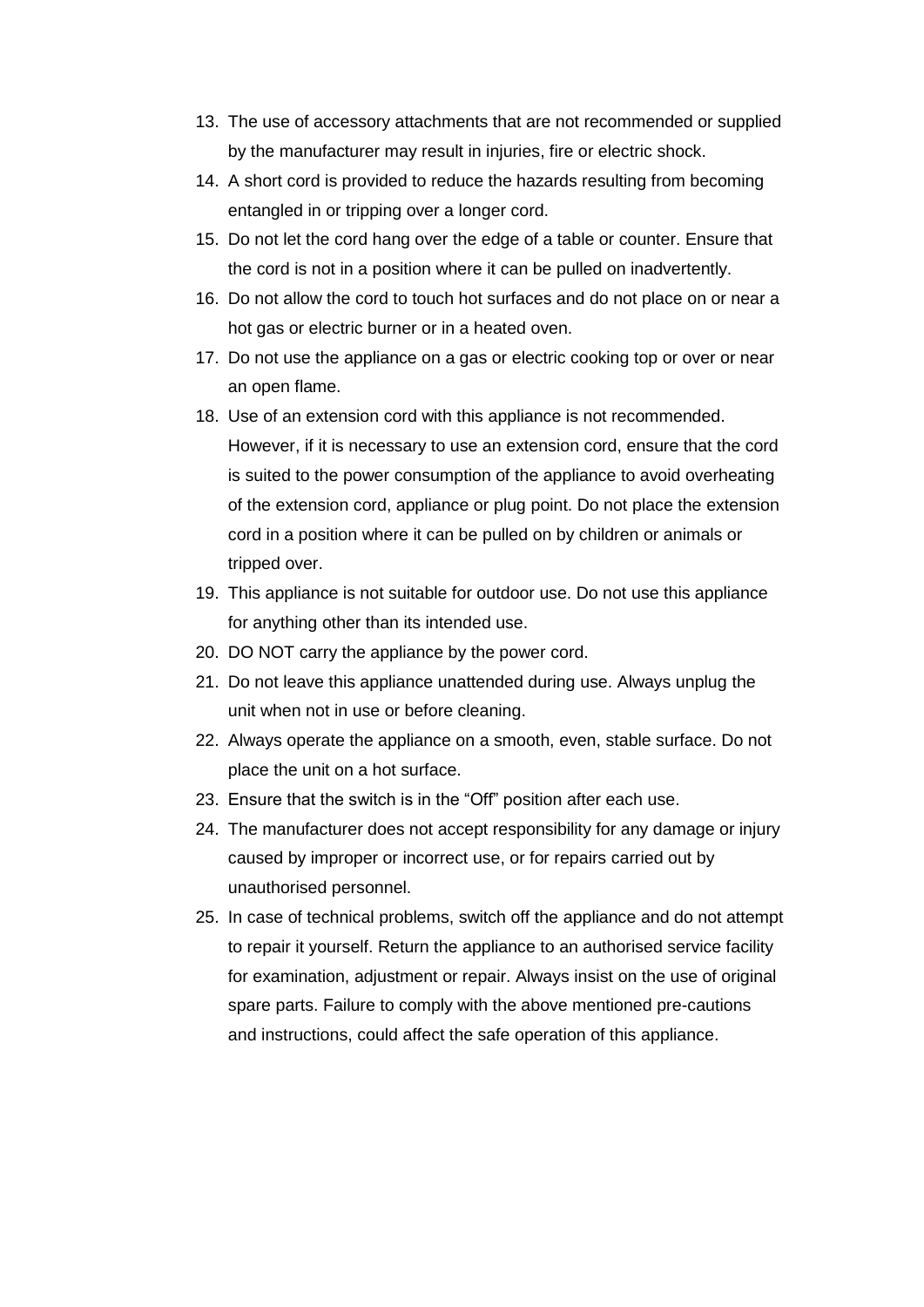## **FEATURES**

- 1. Ceramic Coated plates
- 2. Silicone Pad covers
- 3. On/Off Switch
- 4. Power indicator
- 5. Locking function
- 6. Power source:220-240V 50Hz
- 7. 1.8 m cord can length



### **Please note the following care instructions.**

- ➢ Do not scratch the surface of ceramic coated plates with sharp objects or wipe with coarse materials.
- $\triangleright$  Do not use this straightener with any product which has not been approved by your hairdresser.
- $\triangleright$  Do not clean plates of straightener with strong cleaning agents.
- ➢ Product must be switched off at plug point and allowed to cool before cleaning commences.
- $\triangleright$  Use a damp cloth to wipe down product if hair products are being used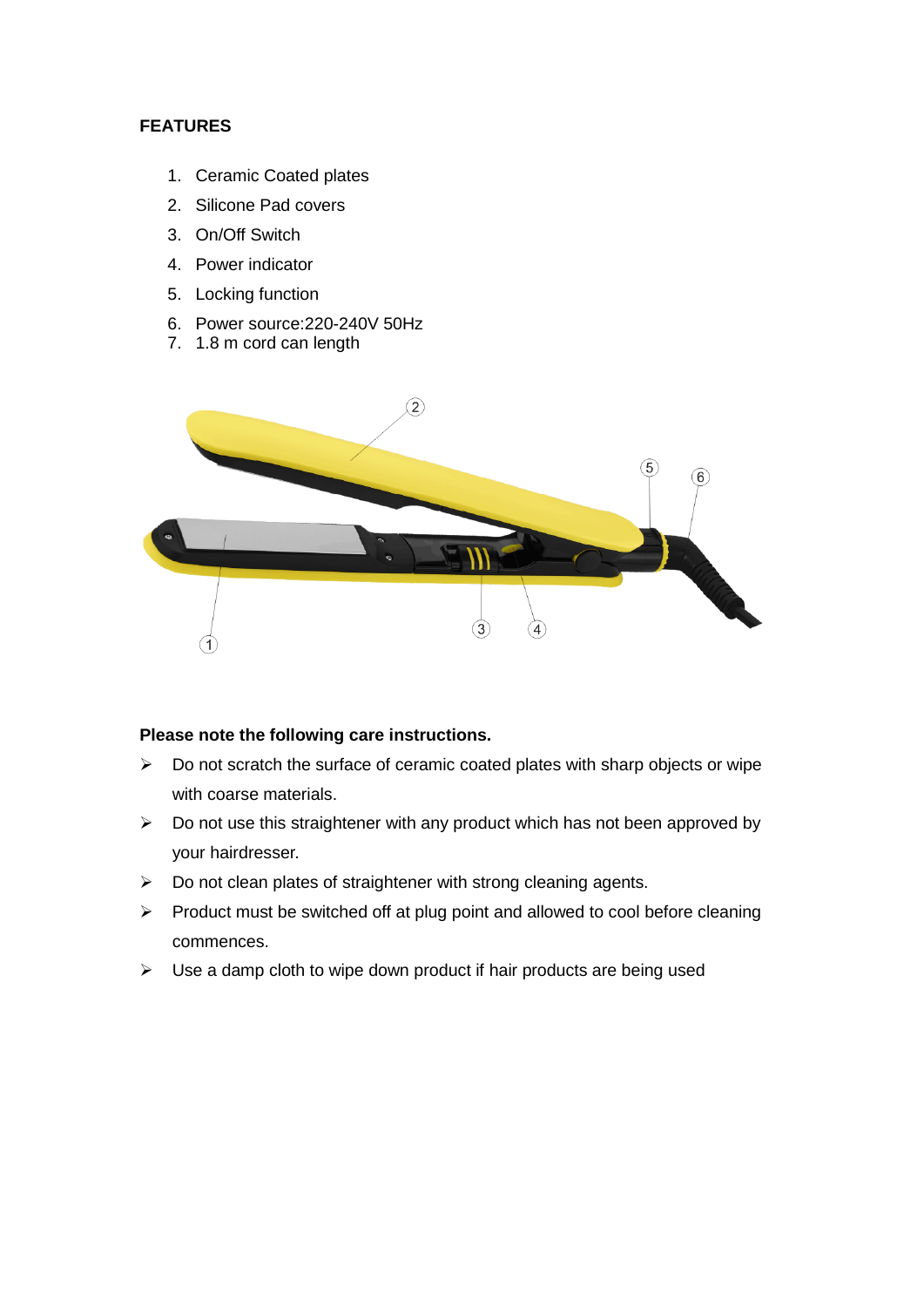# **SAVE THESE INSTRUCTIONS**

### **CERAMIC COATED PLATES**

The Ceramic coated plates are for silky smooth styling, which provides a gentle heat that is less damaging.

#### **SPECIFICATIONS:**

Voltage: 220-240V~50Hz 30W Temperature: Heat up to 200°C (±10°C), Silicon Surface 60°C MAX Heat-up Time: 90 seconds

### **MAINTENACE OF CERAMIC COATED PLATES**

The material of the ceramic coated plates is hard, smooth and non-sticky for easy cleaning and low maintenance. However, in order to keep the straightener at its best, it is suggested that you clean the plates by wiping them with a soft, damp cloth.